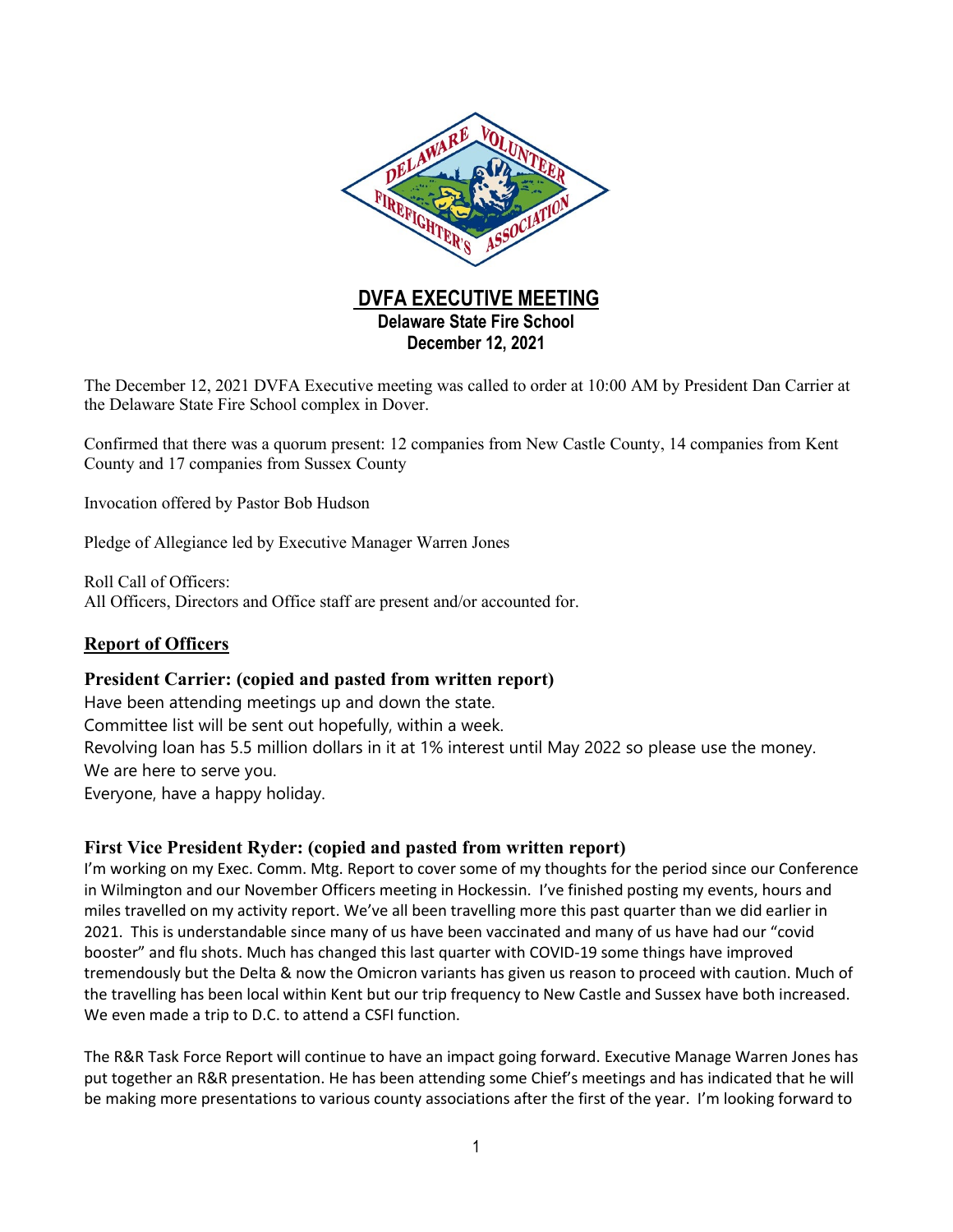being able to attend so I can get his perspective on the issue in a class room situation. We must continue to seek out and identify thoughts, ideas and other means that may help reverse the societal changes that our system of volunteerism has become a victim of.

This is going to take the cooperation of the volunteer fire service statewide, our associations and the State of Delaware Legislative process working in tandem to continue to implement solutions here in Delaware. We must continue looking for solutions because failure for the volunteer fire service is not an option!

As we approach the DVFA Exec. Meeting in Dover this Sunday the Biggest item on the agenda is probably HB#193 as currently amended. Since the legislature has been in recess (June  $30<sup>th</sup>$ ) this topic has basically consumed our time and most meetings state wide.

For the most part it has been discussed, debated and in some area meetings voted on to decide whether to support it or deny it. Support or nonsupport is mixed within counties and within the State. Each company will have their 2 delegate votes to decide how we move forward at Sunday's meeting.

HB249 Tuition Reimbursement is mostly off our radar but moving forward. SB92 Surf Tag revision to include State Park Tags has been moving forward. At least we have begun to talk about and discuss SB92 so our members statewide so they can get their applications completed, processed and stamped to get ready for 2022. SB160 Cancer Presumptive legislation is progressing but it's been overshadowed in my opinion again by the HB193 debate.

I'll summarize my report by my activity items noted….for events attended 31, travelled 982 miles (this includes the trip to CFSI) ….88 hours in-service. These are the ones recorded for this quarter…. but I know not all are here.

#### **Second Vice President O'Neal: (copied and pasted from written report)**

Since this is my first meeting addressing this body from this side of the table, I want to begin by saying thank you for your support, I greatly appreciate the opportunity to serve as an Officer of the DVFA. I look forward to working with the other Associations, and I promise to be diligent in my support for this organization and will do everything I can to promote the mission of the DVFA.

In traveling up and down the State and attending the different meetings, you get to hear a great deal of conversations on numerous topics. All those discussions are encouraging, doesn't matter whether it's positive or negative, it means we are identifying, recognizing the issues that face the Volunteer Fire Service and we're trying to work towards a solution. Even HB193, love it or hate it, has produced some interesting conversations all over the State and has prompted a tremendous amount of feedback.

In a couple of discussion during Conference this past September, one of the comments I heard was "what does the DVFA do for me/us". Let me review the mission of the DVFA, which is...

*"The mission of the DVFA is to serve, promote, advocate, coordinate, represent, and support the interests of the member Companies in the performance of providing community based Fire, Rescue, Emergency Medical, and other emergency response related services to the citizens of the State of Delaware."*

I know I can't speak for the other Officers, but I certainly do not have all the answers. I do know 2 major concerns that Presidents Carrier, Ryder and I will be focusing on this year is man-power and financial issues, which have an effect on everyone is this room and which we will be working on with everyone to help find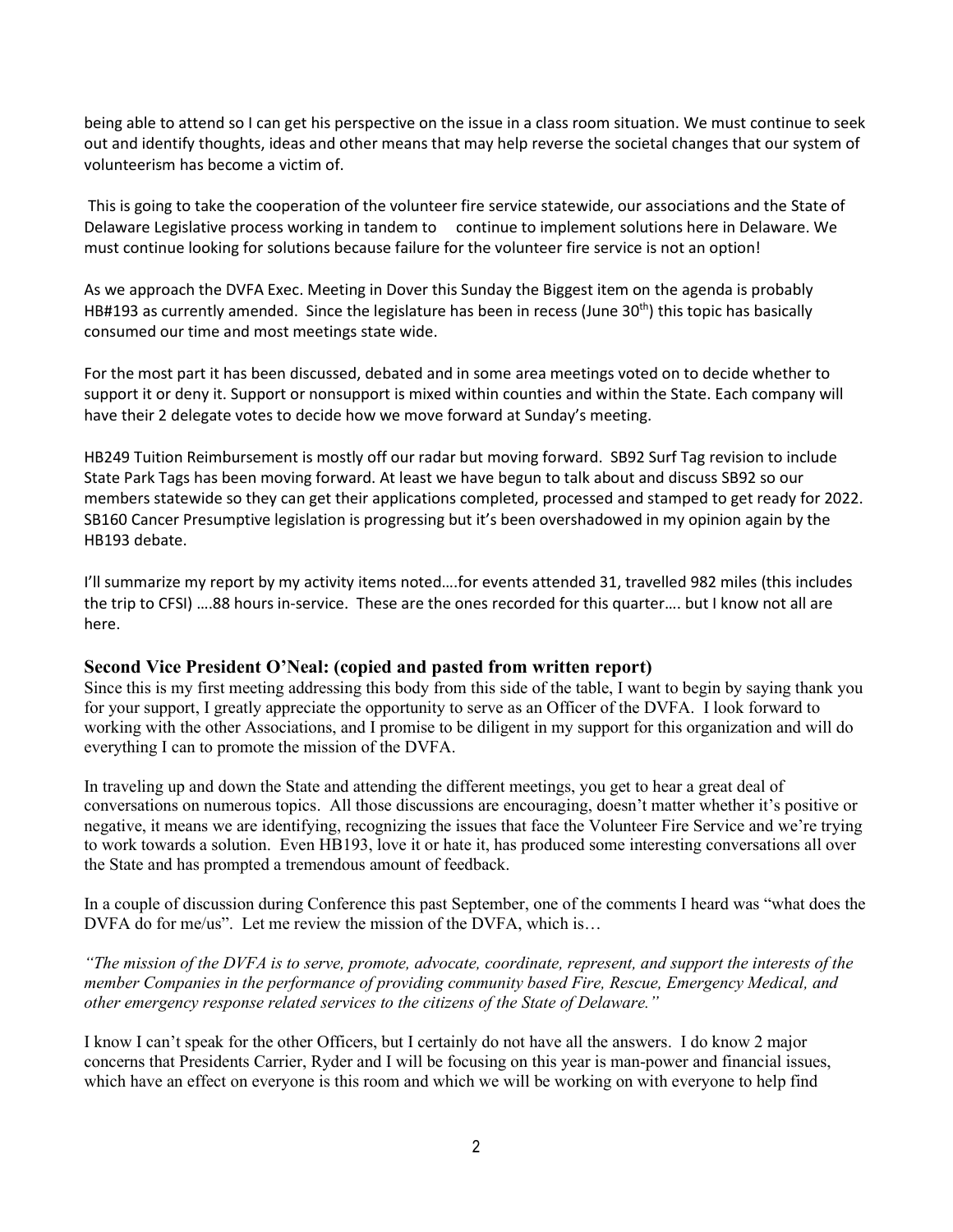answers. But by all means, if there is anything else that we need to address, review, look in to, to advocate for the Fire Service, please let us know.

Since the Conference in September at the Chase Center, I have attended 19 events, for a total of 1,268 miles and 60 hours.

In closing, I would like to wish everyone and their families, a very Merry Christmas and a Happy New Years. Be Safe, Be Healthy, and above all, Be Happy.

#### **Secretary Steele: (copied and pasted from written report)**

- Still working with the Westin Wilmington on our final bill for Conference 2021
- Working with Derrick and Betsy at Bally's Dover Casino Resort (formerly Dover Downs) for 2022. Nothing final yet. Per an email that I received this week, it will probably be in the 3<sup>rd</sup> quarter of 2022 before any decisions will be made regarding hospitality type events in the Rollins Center. They are currently doing some entertainment type shows and hope to expand from there. That email was forwarded to Conference Chairman Lamborn and President Carrier for their review and input.
- Tentative dates for 2022 are Sept. 13-16, 2022
- Travel report since Conference; 17 events, 1,390 miles and 69 hours in service
- My wife and I would like to wish everyone a Merry Christmas and a Happy New Year

#### **Treasurer Whitham: (copied and from written report)**

As of November  $30<sup>th</sup>$ , we show the following balances: Checking - \$130,838.89 Money Market - \$263,088.07 Crawford Financial Account - \$262,967.41 (as of the end of October)

At the Board of Officers meeting on November  $22<sup>nd</sup>$ , a motion was passed to transfer \$100,000.00 to the Money Market account.

The FY 20-21 financial review has been completed by Bumpers & Company. Copies have been forwarded to the Budget & Finance committee.

As I reported at the Board of Officers meeting, we have one company that has failed to pay their annual dues, leaving a short fall in revenue.

In reviewing expenses, everything is pretty much in line. Insurance increased by \$230.00. Slight increase in the financial review. The FDIC Conference went over budget and we will occur an additional expense for the upcoming April 2022. We have to keep an eye on Misc. luncheons. Many of the expenses were from the conference meals.

## *Motion by Brian Reeder and second by Steve White to accept the Officer reports and spread them upon the minutes. Motion carried*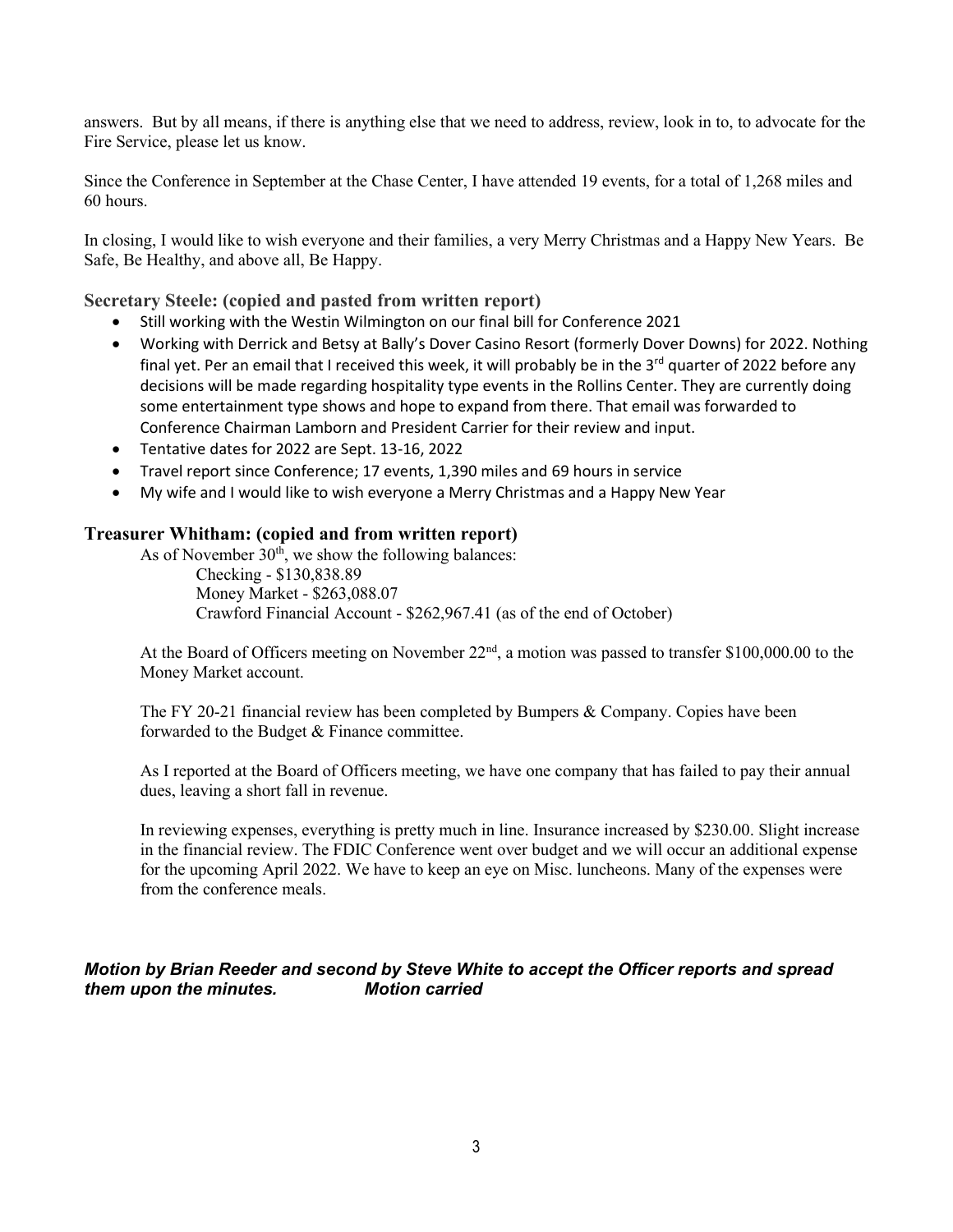## **Executive Manager Jones: (copied and pasted from written report)**

**Surf Fishing and State Parks passes:** Because of legislation passed last year there is a new surf fishing application. It is on our website under documents. You will need to use the new form and print in on your fire company letterhead. On the top of the new form is a place to select either Surf Fishing or Park Pass. You can have either one but not both. Currently the State Parks are out of the supplies they need to processes these applications. When they get their supplies in, they will notify us which will probably be in January.

**Fire Apparatus Inventory:** Under Title 18 section 705 the DVFA is required to turn in a fire apparatus and equipment inventory with locations of all fire stations of our member companies. I am planning on sending this report to the insurance office on February 1, 2022. I need all member companies of the DVFA to send in their inventories in January. The inventory form is listed as Apparatus Inventory and it is on our website. Let me read the quote from title 18: Title 18 section 705, d,

(d) The Delaware Volunteer Firefighter's Association shall annually submit to the Commissioner a report giving their location, apparatus and equipment maintained for its member fire companies and departments for use by the Commissioner in calculating the funding under this chapter.

This is particular importance this year since one company in Sussex County did not pay their dues and are no longer members of the DVFA. Therefore, according to this statute, the Sussex Count distribution of insurance monies will be divided by 20 fire companies instead of 21. In light of this the DVFA Officers asked me to prepare a list of all the items a company would lose if they failed to pay their dues. I have done that and sent it out to the DVFA Officers. Once it is approved, I will send it out to you all.

**Recruitment and Retention**: As I have talked about before all the parts from the Recruitment and Retention Task Force Report will be put into play this coming year. Some are being worked on now. We have made presentations at the NCC Fire Chiefs and the Sussex County Fire Chiefs on the program. We will be making those presentations at the three county associations meetings in January. The purpose of the presentations is to explain the plan's parts so you all understand what is going on. I am the chairman of the DVFA Recruitment and Retention Committee this year. We are looking for more members to serve on the committee. Please contact me. Let me give you some numbers:

Last Basic Class 81 attended and 17 couldn't pass SCBA or Ladders. Normally we have over 100 to 125. We used to have 200.

Last Haz Mat Class was less than half of the usual amount. The last Driver Operator Class has 7 students. I could keep on going but I'll wait for the presentation at the county meetings to finish.

The bottom line is we need to change what we are doing because it isn't working!

I received a copy of the IAFC Diverse and Inclusive Guide. I have copies on the front table if anyone would like it. If they are all gone, let me know I have more.

The next Executive Meeting in March will be my last as Executive Manager. I'll reflect on my 11 years then.

I want to sincerely wish you a Merry Christmas and I am hoping for great 2022 for all of you. Take care.

# **Committee Reports**

## **State Fire Prevention Commission – Ron Marvel:**

- New State Medical Director
- CDC guidelines have not changed
- NFPA 1917 is in affect for ambulances
- Continuing to review scratch rates
- Thanked Paul Eichler for his involvement with the sprinkler regulations in Lewes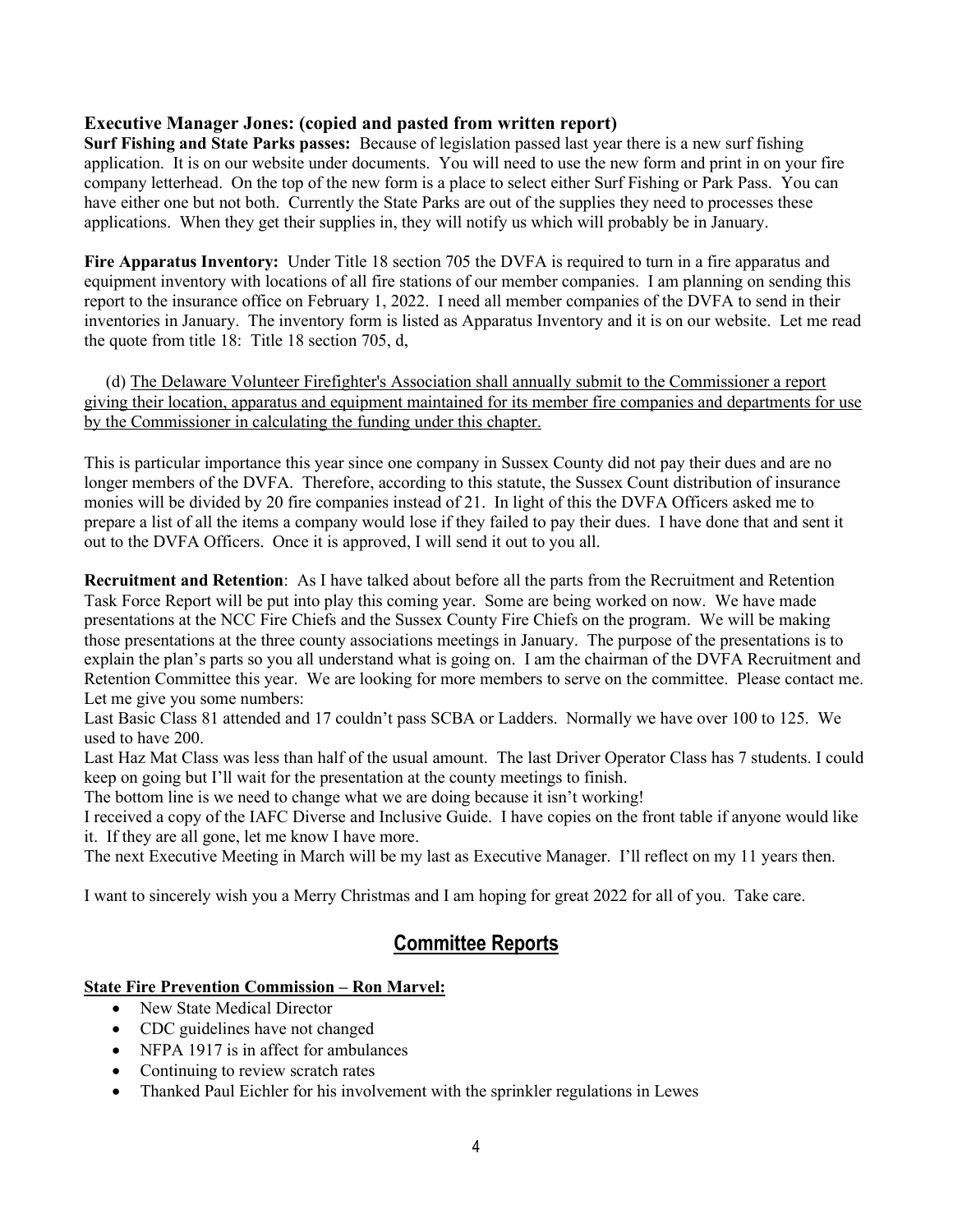#### **Advisory to State Fire Marshal – Grover Ingle: (copied and pasted from written report)**

- Fire Fatalities There are nine fire fatalities for 2021. Working smoke alarms were present in two incidents and seven incidents had no working smoke alarms. No fire sprinklers were present in any of these incidents nor were they required by code to be installed at the time of construction.
- Fire Protection Specialist I New Castle County Richard Trincia began employment with the Office of the State Fire Marshal on November 8, 2021 as a Fire Protection Specialist I, assigned to the Technical Services Division in New Castle County under the supervision of Assistant Chief oof Technical Services, James Facciolo.
- Deputy Fire Marshal I New Castle County Currently we are in the process of filling the vacant Deputy Fire Marshal I position in New Castle County and expect to have that completed in the first quarter of 2022.
- Office Manager Kent County Currently in the process of filling the vacant Office Manager position in Kent County and expect to have a person on staff mid-January 2022.
- Administrative Specialist I Kent County Currently in the process of filling the vacant Administrative Specialist I position in Kent County. Expected to have a person on staff mid-late January 2022. This position was created as a result of a reclassification of a vacant Juvenile Fire Setter Intervention Coordination position.
- DFIRS Continue to work with each Fire Company/Department on current data submissions to DFIRS. Significant Improvements have been made in 2021.
- FY 2023 Budget has been submitted to the Governor's Office requesting funding level except for personnel contingencies at the same level as FY 2022.
- City of Lewes The City of Lewes has passed an ordinance amending their Building Code restoring the requirement to install residential sprinklers in a new one and twofamily dwellings being built after the effective date of the signing of the ordinance by Council which as been completed. Our office has met with the Town Manger and Building Official to discuss our assistance with plan reviews and inspections.
- Office of the State Fire Marshal wishes everyone a happy and safe holiday season. We look forward to continuing working with all our partner agencies in 2022.

## **Advisory to DSFS – Robert P. Newnam: (copied and pasted from written report)**

- 1. Year-end program report 2021
	- a. Student attendance is steady yet below previous normal
	- b. Student Totals Calendar Year 2021
		- i. BFFS (206 students) (+65), SFFS (163) (+75), HMRS (127) (+35)
		- ii. A decrease in BFFS effects class numbers for future years
	- c. EMS program numbers steady CEU classes have leveled off
	- d. Industrial programs class numbers lower In-service training has increased
	- e. Division usage steady at the Divisions returning to pre-covid
	- f. Thank-you to Kent Auxiliaries for continuing to supply the weekend meals.
- 2. FY23 General Fund Budget request has been submitted
	- a. Full Salary funding for one Training Administrator position
		- i. Currently 40% is funded from DSFS special funds
	- b. Continue review of the impact of minimum wage increase on Instructors and Aides.
- 3. FY23 Capital Funds request
	- a. Engineer Inspections of Structural Buildings 50,000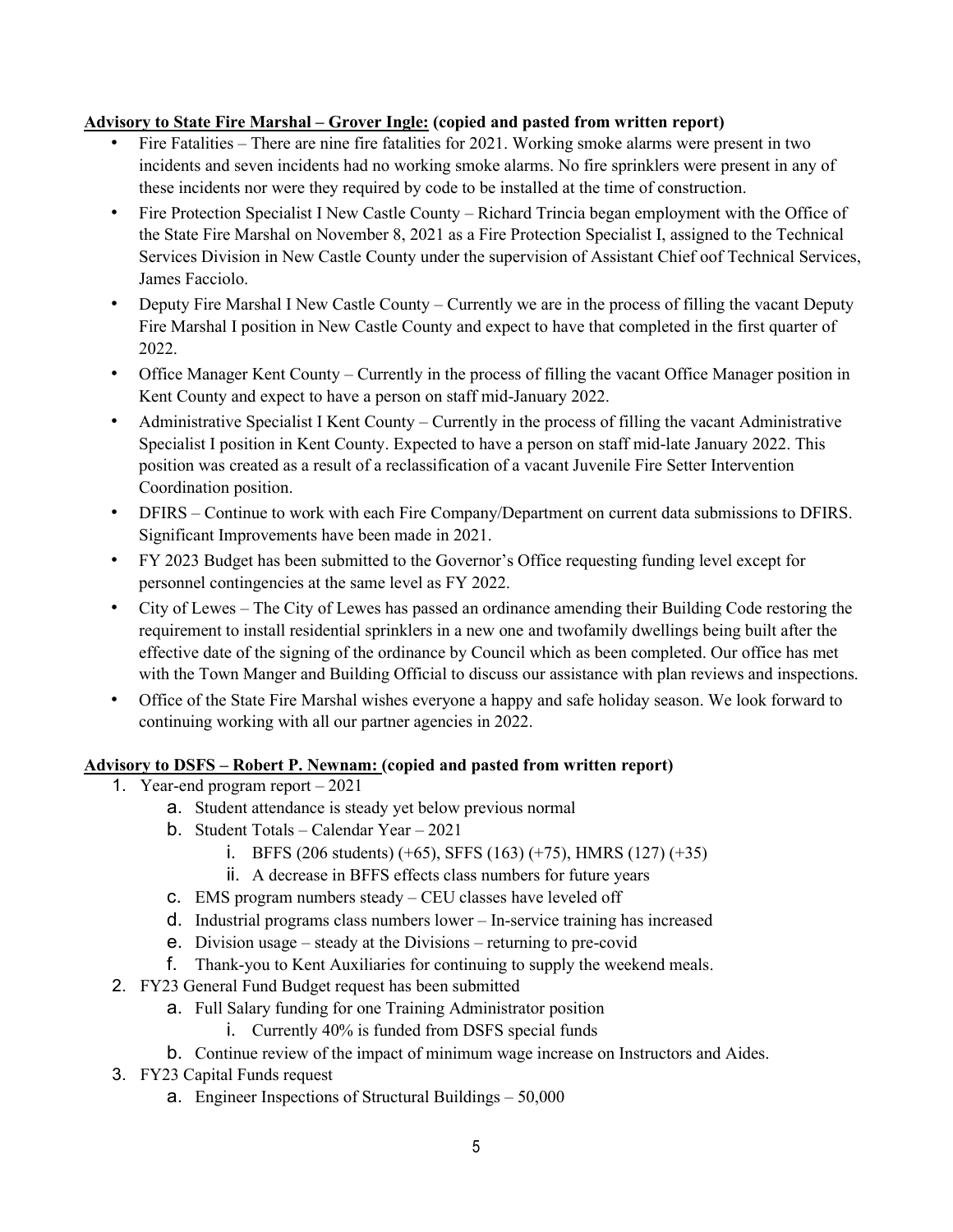- b. Concrete Repair Dover Division, Structural area 100,000
- c. Rescue Tools Funding 7 companies and DSFS 37,500 *Claymont, Wilmington Manor, Carlisle, Citizens' Hose*
- 4. Information for Officers will be provided on a flash drive
	- a. Staff Reports, Course Catalog, Policies and Procedures
- 5. 2022 Training Schedule and Course catalog has been posted and sent
- 6. Current Building Projects funded and in the design stages
	- a. Generator replacement New Castle Division preliminary meeting held
		- i. (2) Units, gas supply, power building fully
	- b. Roof replacement(s) Fire Marshal's Office and school, New Castle Division
	- c. Boiler replacement (2) units Kent Division
- 7. Posting for the new Training Administrator position (Senior Instructor)
	- a. Duties to include managing the AmeriCorps program for member recruitment, promoting the GEM's school program & vocational education in firefighting, EMT, EMR in the Delaware Vocational High Schools.

Merry Christmas and Happy Holidays from the Staff at the Fire School.

# **Health & Safety – Jack Wilson:**

- Ed Klima is working on a mental health training program through FFFA
- Reported LODD deaths due to COVID
- Discussed AFG grant for firefighter physicals
- Gave up-date on Fire Policeman Ken Tull who was injured while directing traffic
- Discussed the "Move-Over law"

## **Life Safety – Guy Hudson: (copied from hand written notes)**

- Last Sunday, Dec.  $5<sup>th</sup>$ , held the 2020 Fire Prevention awards program at Carlisle, Sta. 42
- Judging for the 2021 poster and essay program was done today. 2021 awards program will be Sunday, Jan. 2 at Cheswold, Sta. 43 at 2:00 PM
- Matching funds report needs to be postmarked by Jan. 1, 2022. The form is on the DVFA website

## **Sprinklers – Paul Eichler**

- Spoke about the code regulations on sprinklers at Lewes
- Working with Maryland to get a side-by-side trailer for demonstration

## **Wake-Up Delaware- Paul Eichler**

- Currently there are no regular smoke detectors in stock. Have a few strobe light detectors.
- Will check with the Fire Marshal to see what they may have

1<sup>st</sup> Vice President Ryder recognized the Past Presidents and President Emeritus in attendance.

14 Past Presidents and 1 President Emeritus

# **Affiliated Organizations/Agency Representatives**

# **Ladies Auxiliary**: President Pam Ingle

- Brought greetings from the LADVFA
- Introduced the LADVFA officers, LADVFA Past Presidents and the County Officers that were in attendance today
- Wished Happy Holidays to all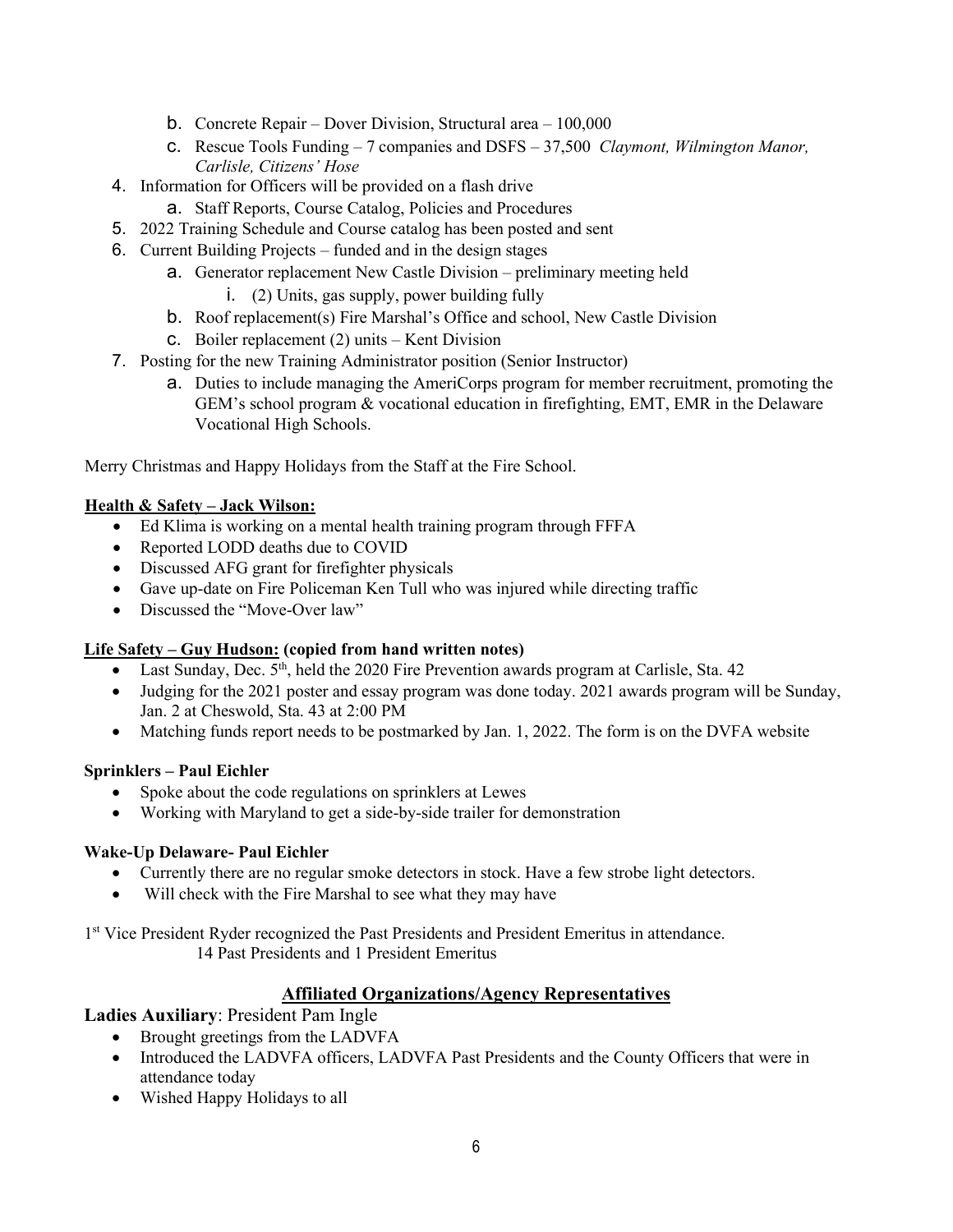**State Fire Chief's:** President Brian Reeder

- Special thanks to Mill Creek for the use of their hall for the 2021 Conference meeting
- Training for the  $\frac{1}{2}$  way to Conference and for the 2022 Conference are in the planning stages
- Did a "live" program on Delmarva Life at WBOC
- Held their 1<sup>st</sup> BBQ yesterday in Kent County. Planning to hold 1 in New Castle and Sussex later
- Looking for funding for their training programs. Will hold another gun raffle.
- Held their  $1^{st}$  Past Presidents dinner with approx. 80 in attendance
- Committee working on rescue billing
- Next meeting will be Jan. 27<sup>th</sup> at Delaware City, Sta. 15. Social at 6:00 PM

**State Fire Police:** President Ron Deptula (absent)

**State EMS: President Albert Schrack (absent)** 

# **DVFA Foundation:** Chairman Lynn Rogers

- Last meeting was in October
- Thanked the LADVFA and the DVFA for the funds that were raised during the 2021 Conference
- Revising the foundation brochure

# **Mutual Relief Association:** Chairman Steve White

- Get your reports and payments in, so you will be covered
- Next meeting is Jan.  $18<sup>th</sup>$  at Sta. 49
- Merry Christmas

# **National Vol. Fire Council:** Delegate Bill Betts

- Last meeting was in Jackson, WY
- Changed by-laws. Now each State gets 2 Directors, instead of 1 delegate and 1 alternate
- OSHA is looking at fire companies again. Especially physicals
- Join before Jan.  $1<sup>st</sup>$  for some extra benefits. See him for brochure and information.

## **Conference Treasurer Ray Stevens:**

- Gave a detailed break-down of income and expenses for the 2021 Conference. Attendance was lower this year, making expenses lower and revenues were higher
- Gave a review as to what we can expect in 2022, based on the 2021 report

## **Communications:**

The following communications were received and were summarized by Secretary Steele

- Delegate and Alternate changes from the following companies: Good Will Fire Co., Bowers Fire Co., Blades Fire Co., Citizen's Hose Fire Co., Magnolia Fire Co., Volunteer Hose Fire Co., Minquas Fire Co.
- Letter from Blades Fire Co. supporting HB193
- Letter from Sussex County Vol. Firefighter's Assoc. Not supporting HB193 because of Regulation 709
- Letter from Bridgeville Fire Co. supporting HB193
- Letter from Special Olympics Delaware thanking the DVFA for our support

#### *Motion by Jim Watson and second by Dave Ruff to accept communications and spread upon the minutes* **Motion carried**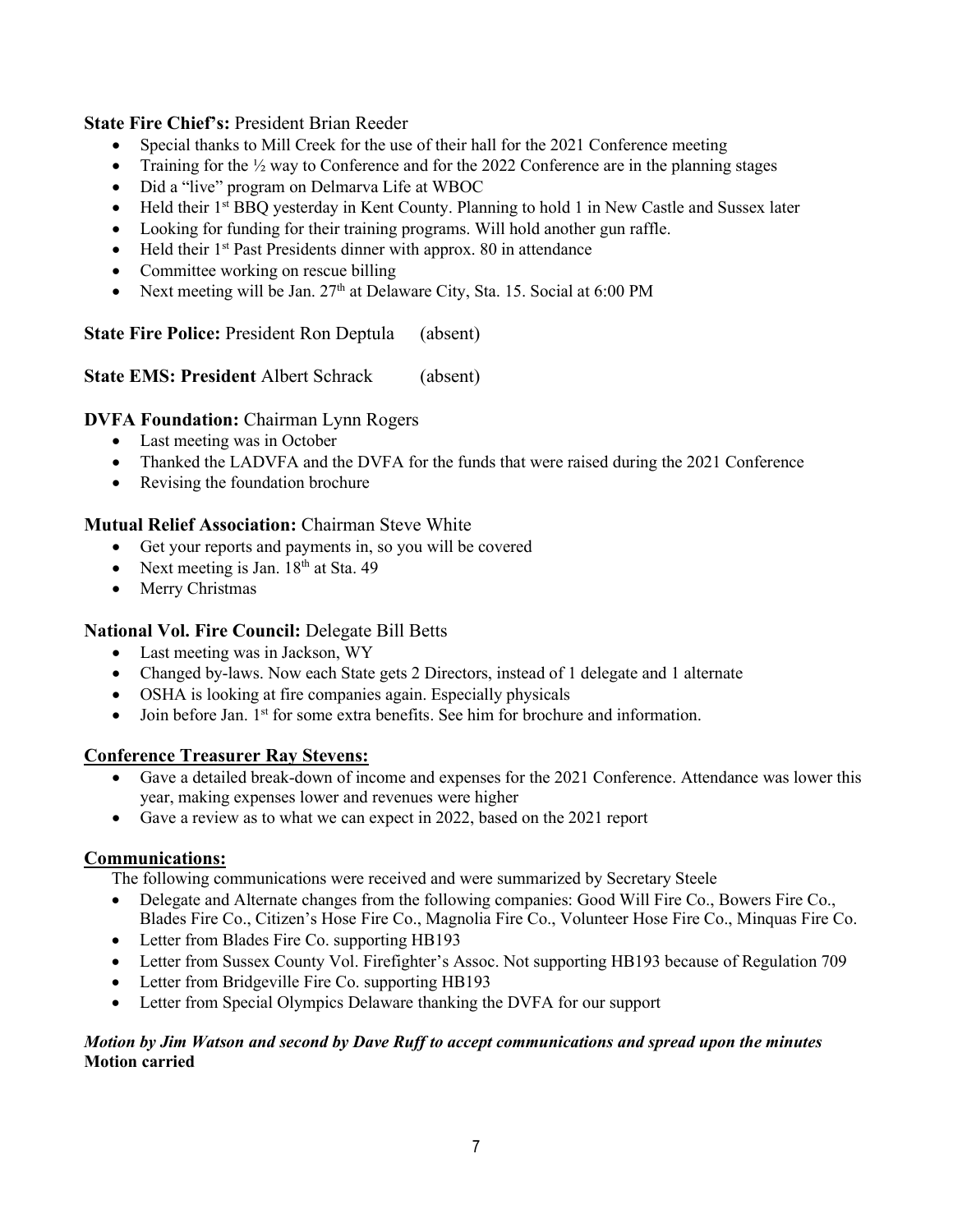## **OLD BUSINESS** NONE

#### **NEW BUSINESS**

- Chief Nick Baronie from Mill Creek Fire Co. spoke about HB193. After his discussion; *Nick Baronie made a motion and was second by Steve White to support HB193.* Discussion from the floor. *A motion was made by Tom DiCristafaro and second by Al Townsend to table the vote on HB193 until the March Executive meeting.* Voice vote was too close, so a roll call vote was taken showing 51 votes to table and 34 not to table. **Motion carried to table**
- President Carrier will appoint a committee to review HB193, Regulation 709, the 4-tier process and anything else that may help resolve this issue.
- Several comments from the floor regarding HB193 after the vote was taken
- *Motion by Eric Haley and second by Bill Betts to dissolve the Delaware State EMS Association after their meeting at the 2022 Conference and they be reformed as a committee under the Delaware State Fire Chief's Association. All records and finances are to be maintained by the Delaware State Fire Chief's Association.* **Motion carried**

# **PAYMENT OF BILLS**

Treasurer Whitham highlighted the bills to be paid.

Delaware Volunteer Firefighter's Association Expenses by Vendor Summary

September through November 2021

| Amtrust North America              | 515.00    |
|------------------------------------|-----------|
| AT&T Mobility                      | 149.43    |
| <b>Bumpers &amp; Company</b>       | 7,645.00  |
| Canon                              | 542.64    |
| Comcast                            | 884.93    |
| Delaware State Chamber of Commerce | 500.00    |
| Dolly Ingram                       | 2,055.00  |
| Dover Army-Navy Store              | 139.95    |
| Leipsic Volunteer Fire Company     | 312.00    |
| M&T                                | 13,533.81 |
| <b>NFPA</b>                        | 175.00    |
| Paul Eichler                       | 423.76    |
| <b>Pratt Insurance</b>             | 4,719.00  |
| Rogers Sign Co., Inc.              | 760.00    |
| <b>Steve Austin</b>                | 54.86     |
| WBOC, Inc.                         | 375.00    |
| Willard (Bill) Betts               | 3,358.51  |
|                                    |           |
| ΤΟΤΑΙ                              | 36,143.89 |

*Motion by Ray Stevens and second by Steve White to pay the bills as presented.* **Motion carried**